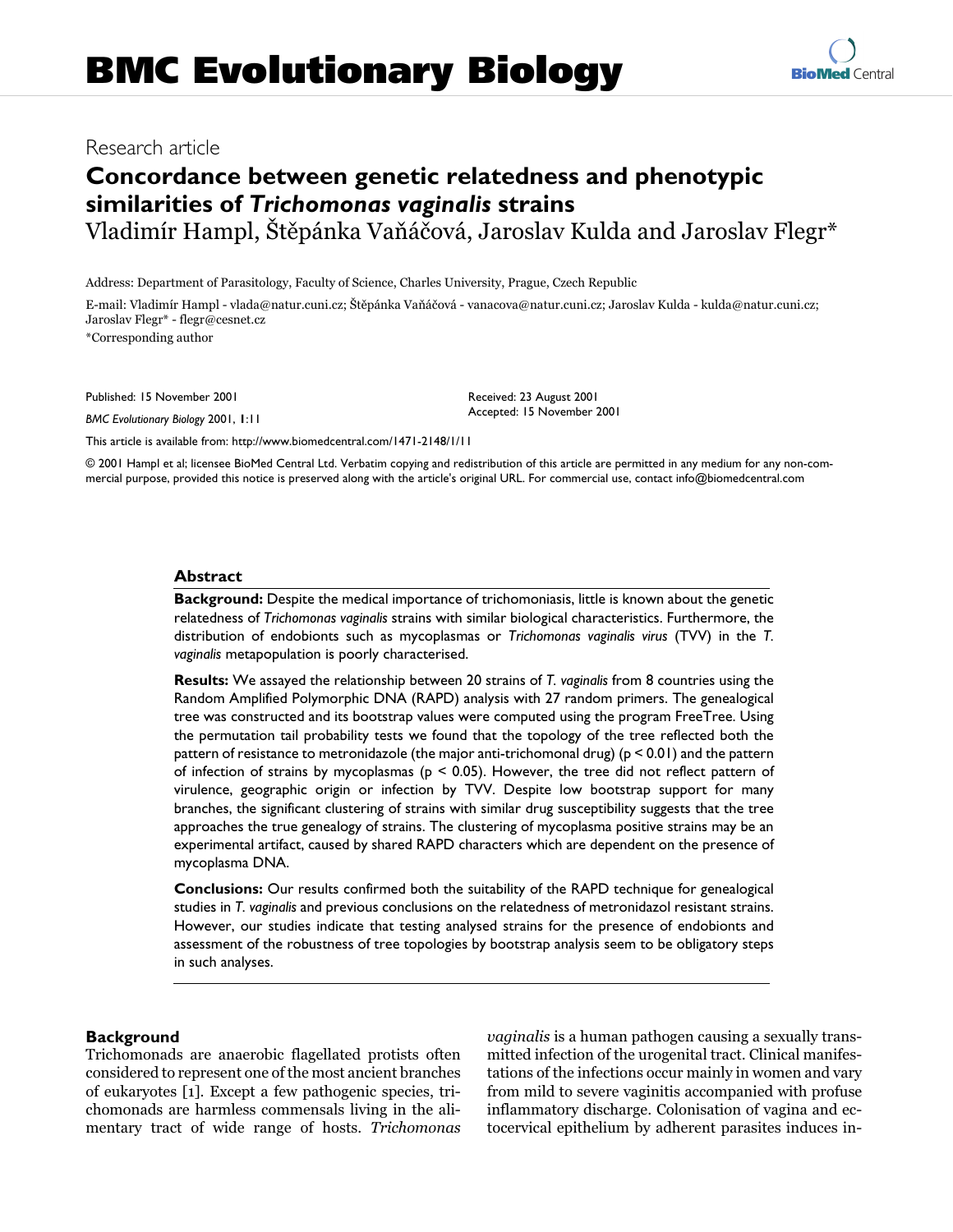flammatory changes leading to focal erosions and proliferation of granulation tissue [\[2,](#page-8-1)[3\]](#page-8-2). However, many infections are asymptomatic. Different clinical manifestations can be ascribed in part to differences in virulence controlling biological properties of strains. Strains of T. vaginalis differ also in susceptibility to metronidazole, the major antitrichomonal drug. Clinical reports [\[4–](#page-8-3)[6](#page-8-4)] on infections refractory to standard treatment with metronidazole were published soon after its introduction in 1959. However, the existence of T. vaginalis strains with convincingly proven drug resistance phenotype was not confirmed until 1979 [\[7](#page-8-5)]. Strains of T. vaginalis vary also in other biological traits like the presence of endobionts. Some strains are infected with mycoplasmas, the representatives of the class Mollicutes [[8,](#page-8-6)[9\]](#page-8-7), others harbour TVV, the first dsRNA virus described in protists [[10,](#page-8-8)[11\]](#page-8-9).

Although T. vaginalis is a medically important parasite, little effort was invested in the study of the genetic relatedness of T. vaginalis strains, especially with respect to its correlation with their phenotypic similarities. Vohra et al.[\[12\]](#page-8-10) found that isolates from symptomatic and asymptomatic patients could not be grouped on the basis of their zymodeme pattern. Similar results were obtained also by Proctor et al.[[13](#page-8-11)]. Krieger et al.[[14\]](#page-8-12) demonstrated differences in the antigenic composition of trichomonads isolated from various regions of the United States. Stiles et al.[[15](#page-8-13)] used for molecular typing of T. vaginalis isolates restriction fragment length polymorphism (RFLP) analysis with HSP 70 gene probe hybridising to EcoR1 digested genomic DNA. The authors did not find any concordance between RFLP subtype and metronidazole resistance or geographic origin of isolates. Snipes et al.[[16](#page-8-14)] and our group [[17\]](#page-8-15) employed the RAPD technique in the study of the DNA polymorphism among strains of T. vaginalis. Both analyses showed a correlation of the genetic relatedness of strains and the similarity in their susceptibility to metronidazole in vitro. Our results also suggested that the relatedness of strains correlated with their geographic origin, clinical manifestation of infection in patients and their response to standard metronidazole treatment. Contrary to our results Snipes et al.[[16](#page-8-14)] found a correlation between the presence of TVV and relatedness of strains.

RAPD is currently widely used in phylogenetic analyses at both species and intraspecies levels [[18](#page-8-16)–[21](#page-8-17)]. An important advantage of this method is that it compares polymorphisms in multiple genomic loci instead of the polymorphism in only one locus. The results of single locus studies can be misleading, because the phylogeny of one gene can differ from the phylogeny of the species. Other advantages of RAPD method are its high capacity and low cost. The main disadvantage of the RAPD method is generally low reproducibility of electrophoretic pat-



#### <span id="page-1-0"></span>**Figure 1**

The genealogical tree for 20 strains of *Trichomonas vaginalis.* The tree was constructed by Neighbor-joining method and rooted with representatives of other trichomonadid genera. The branch lengths reflect the genetic distances between the strains. The numbers show the bootstrap values (in percent) for every branch of the tree. The geographical origins and the values of minimal lethal concentration (MLC) for metronidazole  $(\mu g.mI^{-1})$  are listed for every strain. MLC values printed in red designate the strains, which were refractory to standard metronidazole treatment. The names of strains printed in blue designate strains infected with TVV. The apical branches printed in green designate strains infected with mycoplasmas.

terns. The analyses are also complicated by the fact that for comparison of RAPD patterns all samples must be analysed in a single experiment. Therefore it is not possible to add new samples in a completed study. Until recently a substantial disadvantage of the RAPD method was the absence of software for performing resampling tests (bootstrapping, jackknifing), and therefore the impossibility to assess the reliability of obtained trees. However, since 1998 the program FreeTree, which is primarily intended for such kind of analyses, is available [[22](#page-8-18)].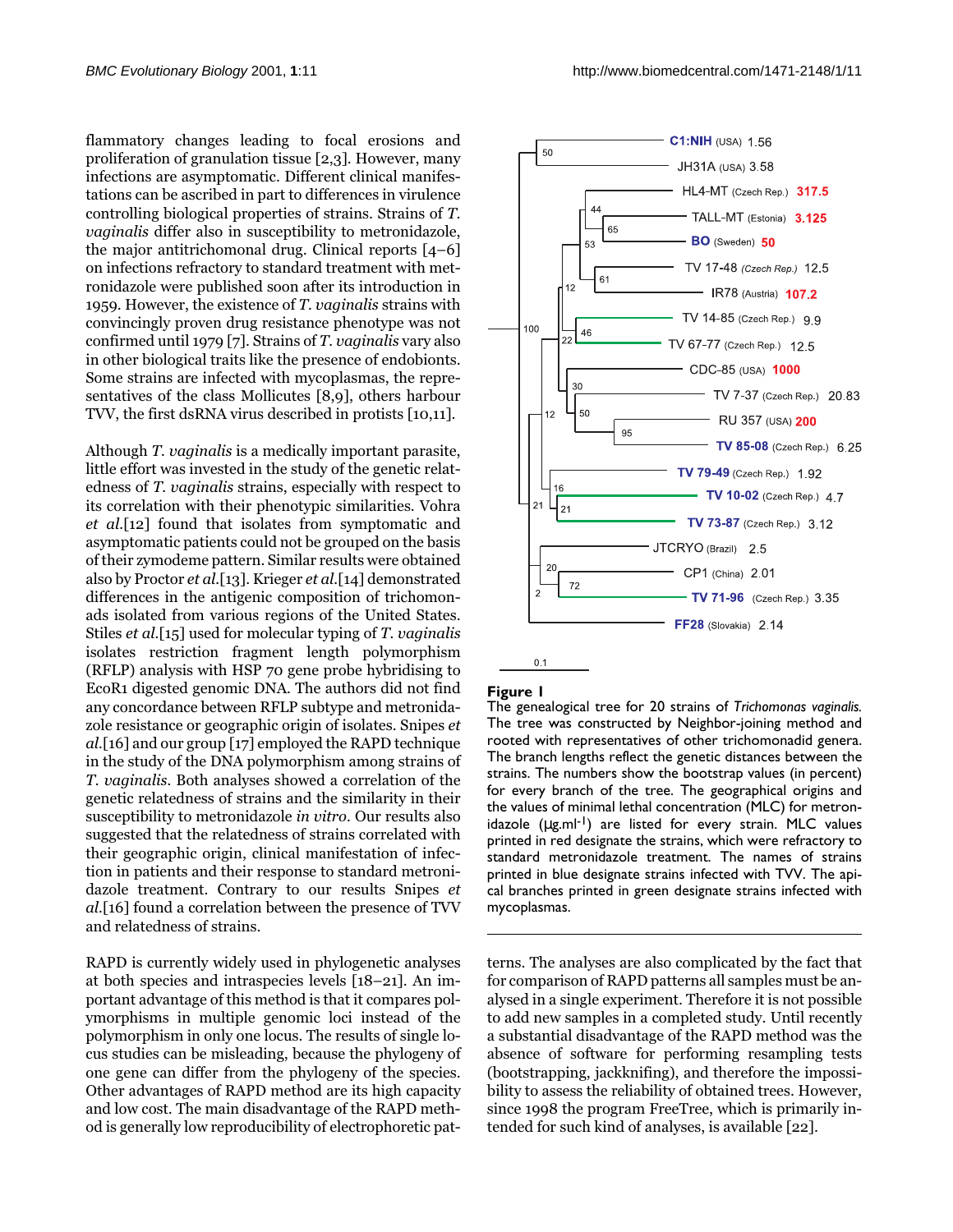In this study we try to elaborate our previous results [\[17](#page-8-15)] on the correlation between genetic relatedness and phenotypic similarities of T. vaginalis strains using a three times higher amount of RAPD characters and employing FreeTree program for evaluation of the robustness of phylogenetic trees.

## **Results**

RAPD analysis with 19 random primers was used to reveal the genealogical relationship of 20 Trichomonas vaginalis strains. For all strains 249 new characters were obtained from this analysis and 134 characters were used from the previous analysis [\[17](#page-8-15)]. On the basis of all these characters a phylogenetic tree was constructed by the Neighbor-joining method (NJ) (Fig. [1\)](#page-1-0). The tree was rooted with representatives of six other genera of trichomonads.

Correlations and concordances between the similarity of biological characteristics of strains and their positions in the genealogical tree (Fig. [1](#page-1-0)), i.e., their genetic relatedness, were tested by permutation tail probability tests. The proximity of minimal lethal concentration (MLC) values (the measure of susceptibility to metronidazole)  $(p < 0.01)$  and the presence of mycoplasmas  $(p < 0.05)$ appeared to correlate with positions of strains in the tree. Near statistical significance was also a concordance between positions of strains in the tree and patient response to metronidazole treatment ( $p = 0.056$ ). We did not find such concordances neither for the presence/absence of TVV ( $p = 0.361$ ) nor for the geographical origin of strains (p=0.438). Similarly, we did not find any correlation or concordance for five indices of virulence. Values of statistical significance for correlations or concordances between the relatedness of strains and their virulence assessed on the basis of mice mortality, Cavier index [\[23\]](#page-8-19), volume of abscess after subcutaneous inoculation in mice or symptoms and histopathological changes in human patients were  $p = 0.622$ ,  $p = 0.388$ , p  $= 0.67$ ,  $p = 0.137$  and  $p = 0.647$ , respectively.

## **Discussion**

# *Concordance between genetic and phenotypic similarities of Trichomonas vaginalis strains*

Strains of Trichomonas vaginalis formed a distinct branch in the tree indicating that all belonged to the same species. We found that the distribution of the strains in the tree (Fig. [1\)](#page-1-0) reflected the level of their susceptibility to metronidazole in in vitro tests, infection with mycoplasmas and perhaps also patient responsiveness to metronidazole treatment. On the other hand, we did not find a significant association of the strains with similar virulence, with presence of TVV and with common geographical origin.

The strongest correlation revealed by our analysis was the correlation between the similarity of the values of MLC for metronidazole and the relatedness of T. vaginalis strains. Also the significance of the clustering of strains isolated from patients refractory to standard treatment with metronidazole was near 5% level. Both findings are apparently interrelated because refractory strains are usually the strains with high MLC values. The existence of these correlations was also evident from the tree topology, where the strains with lower susceptibility to the drug clustered in a distinct branch. This branch consisted of all treatment refractory strains (HL-4MT, CDC-85, IR78, BO, TALL – MT) and  $5$  strains (TV 67–77, TV 14–85, TV 85–08, TV 7–37, TV 17–48) that did not cause refractory infections but showed MLC values higher than those of the remaining strains. The presence in this branch of the strain TALL – MT displaying low MLC level in vitro is noteworthy. This strain was isolated from a refractory infection in Estonia and claimed to be drug resistant in vitro (Teras, personal communication). In subsequent *in vitro* tests performed in our laboratory this strain was found susceptible to metronidazole. Results of present analysis, however, indicate its genetic relatedness to other metronidazole-resistant strains. Hypothetically, the resistance of this strain might be secondarily lost due to its prolonged in vitro cultivation. Different geographical origin of strains that cluster in a common branch of strains with increased MLCs suggests, that perhaps only one lineage of genetically related strains able to develop resistance to metronidazole was spread around the world. Our data do not allow deciding whether this lineage had spread due to the selective pressure of metronidazole. A lineage already preadaptated to resistance might be actually present in the population of T. vaginalis before the advent of this drug and resistant strains could arise under the metronidazole pressure repeatedly and independently within this line. The correlation of genetic relatedness of T. vaginalis strains with the similarity in levels of their in vitro metronidazole susceptibility has been shown in our previous study [\[17](#page-8-15)] and was reported also by Snipes et al.[\[16\]](#page-8-14). These authors found association between metronidazole susceptibility and RAPD strains genealogy as well as between metronidazole susceptibility and a point mutation in ITS 1 (internal transcribed spacer 1 between 16S and 5.8S rRNA). On the other hand Stiles et al.[\[15](#page-8-13)] did not find an association between RFLP subtype and metronidazole susceptibility of T. vaginalis isolates. These authors divided 36 isolates into 10 subtypes according to the autoradiographic band pattern after EcoR1 digestion of genomic DNA and subsequent hybridising with probe from cytoplasmic HSP70 gene family. The oligolocus character of their method, however, preclude to construct phylograms and therefore to study the concordance between phenetic similarity and genetic relatedness of strains.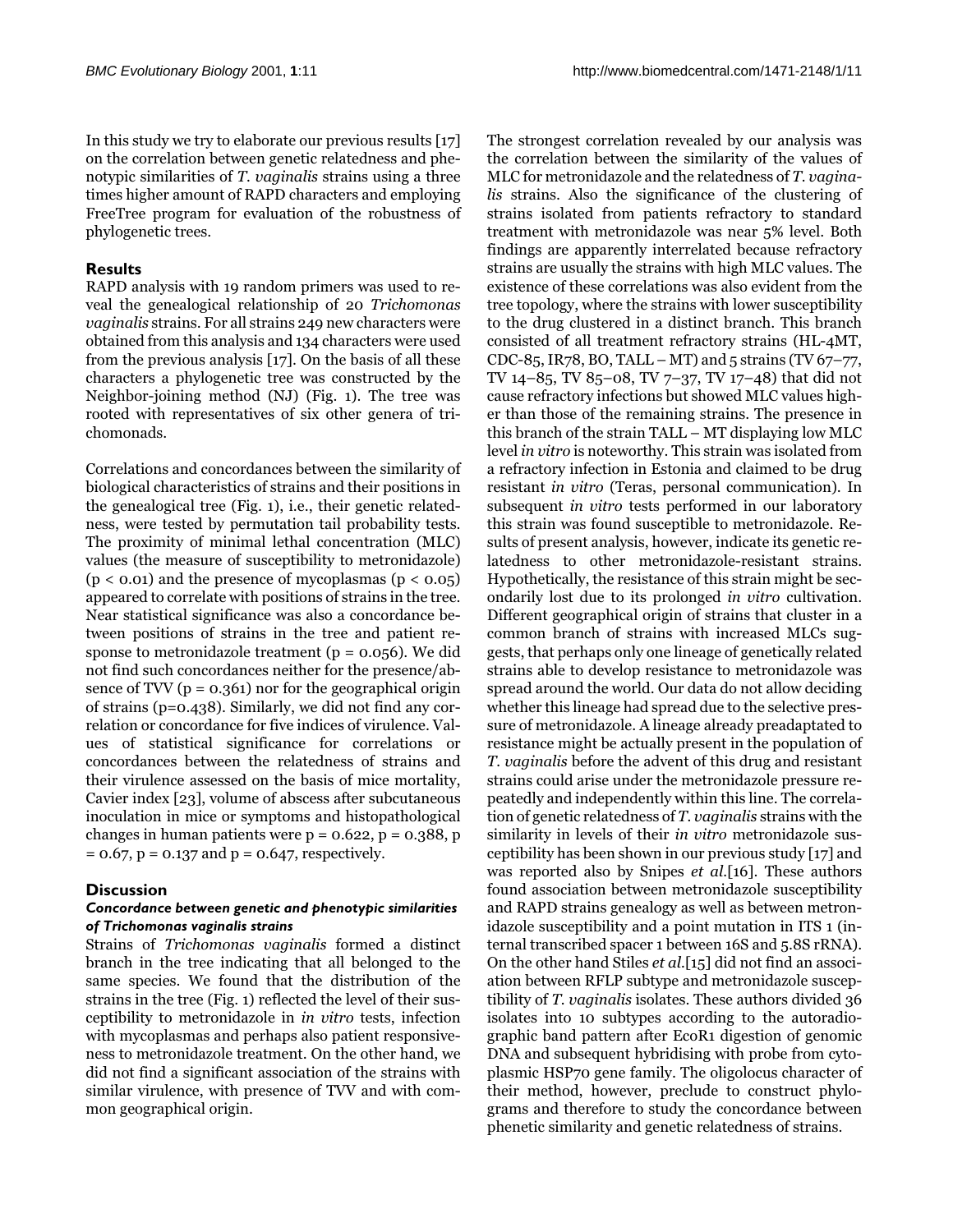A conspicuous clustering of strains infected by mycoplasmas was found in the genealogical tree of T. vaginalis strains. This clustering appeared to be statistically significant on the 5% level. The high relatedness of infected strains might be explained to be the result of one or a few ancient infections of some T. vaginalis strains and persistence of this intracellular parasite in their descendant lineages due to the vertical transfer. However, a more probable explanation is that infected strains artificially appeared to be more related to each other in our analysis just because of their contamination with DNA of mycoplasmas. It has been already reported [[24\]](#page-8-20), that the presence of foreign DNA can influence the presence/absence of particular fragments in the RAPD pattern. Moreover, some bands can even originate by amplification of mycoplasmal DNA. Because PCR reactions of all mycoplasma-positive samples were biased in the same way, they could be artificially grouped in the RAPDbased tree. Because the tree topology reflected the strains susceptibility to metronidazole more than presence or absence of mycoplasmas, the influence of mycoplasmal contamination on the tree topology was probably weaker than the influence of the real genetic relatedness. However, in the course of the bootstrap analysis we found that the pair of mycoplasma-positive strains TV 67–77 and TV 14–85 often clustered with other positive strains TV 10–02 and TV 73–87. This tendency could strongly deteriorate the bootstrap values of T. vaginalis tree, which was confirmed by excluding mycoplasma-positive strains from the analysis, see below.

We did not find a statistically significant concordance between the presence of TVV and the position of strains in the tree. In this respect, our results were consistent with the results of the previous analysis [\[17](#page-8-15)] and supported the view that the virus could horizontally spread among different strains of T. vaginalis. On the other hand Snipes *et al.*[\[16\]](#page-8-14) obtained completely opposite result from their RAPD analysis of 109 T. vaginalis isolates. The resulting genealogical tree showed that among their isolates existed a branch, in which all but one strain were positive for TVV. The discrepancy between our results and those of Snipes could be due to differences in composition of the sets of analysed strains. While our set included 20 strains from various continents, the set of Snipes consisted of a larger amount of strains, however, all of them were isolated in the USA.

The topology of our tree did not reflect the geographic origin of strains. This could be a consequence of low viscosity of the T. vaginalis population resulting probably from intensive migration of their human hosts. Snipes et al.[[16](#page-8-14)] obtained the same results. These findings disagree with results of our previous study [[17\]](#page-8-15), which indicated association of the strains of similar geographic origin. However the results presented here based on roughly three times more RAPD characters should more reliably reflect the real genealogy of these strains.

The topology of the tree did not reflect the similarity in the virulence of strains measured by five different methods. This confirmed the results based on isoenzyme and RAPD analyses [[12,](#page-8-10)[13](#page-8-11)[,16](#page-8-14)], but partly disagreed with our previous results [\[17](#page-8-15)] that indicated the existence of a concordance between the tree topology and two of five indices of virulence (symptoms and histopathological findings in patients). Again, we consider present results to be more reliable because they are based on more data. The absence of this concordance can result from the fact that higher virulence of a T. vaginalis strain prevents successful spreading in population of T. vaginalis. Virulent strains are selectively eliminated by treatment, as the patients with severe symptoms are more likely to visit the physician. Moreover, the discomfort caused by the infection with a virulent strain could decrease the sexual activity of the patient and consequently the efficiency of the transmission. For this reason virulent strains cannot spread and survive for a long time in the population. They probably arose and went extinct repeatedly and independently in various lineages so there could not be found any concordance between the virulence and the strain position in the tree.

# *The suitability of RAPD method for phylogenetic analyses of trichomonads on intraspecies level*

The bootstrap values in the genealogical tree of T. vaginalis strains were low (average 38.7%). Interestingly, the bootstrap values in the tree of T. foetus and T. suis strains acquired from the RAPD analysis with the same set of primers were considerably higher (average 65.7%) than bootstrap values for strains of T. vaginalis[[25](#page-8-21)]. It is evident that the suitability of RAPD method depends to a great extent on the analysed taxa. The RAPD method as any other method of molecular taxonomy could successfully resolve the relatedness of taxa or strains only for a particular range of their genetic distances [[26\]](#page-8-22). Under and above this resolution window the method could not give reliable results. Lower bootstrap values in the present tree could be caused by higher genetic distances among T. vaginalis strains than among strains of T. foetus and T. suis[\[25](#page-8-21)], which could result either from earlier radiation of T. vaginalis strains or from a higher rate of molecular clock for the RAPD characters in this species. Another reason for low bootstrap values could be a possible presence of some kind of sexual process in this species. Only indirect indications for sexual processes in trichomonads exist [[27\]](#page-8-23), but some karyological studies suggest occurrence of meiosis in a fraction of T. vaginalis cells in cultures [[28\]](#page-8-24). We would expect that even a very rare occurrence of sex in the population of this species,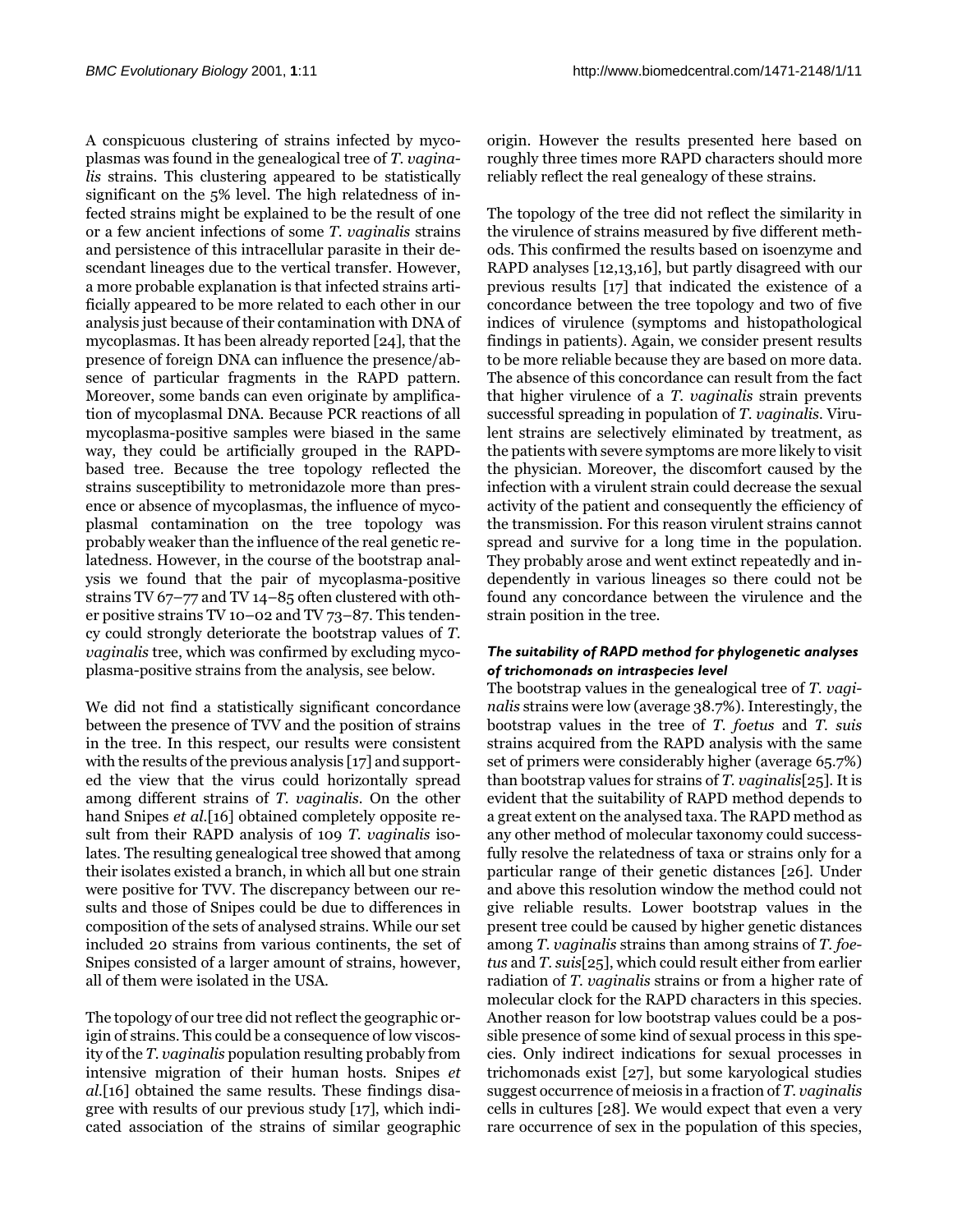i.e., the existence of a weak gene flow among different T. vaginalis strains, could obscure the phylogenetic signal in the molecular data. Also the contamination of some strains with mycoplasmas and the artificial clustering of infected strains could bring further noise to our analysis causing the decrease in bootstrap values. After removing five mycoplasma-positive strains, the average bootstrap value in our tree increased from 38.7% to 46.5% and that of the branch with strains with higher MLC values increased from 22% to 41%. Although the bootstrap values in the tree obtained from our analysis were low, we suppose that the tree approaches the real genealogy of these strains. This conclusion is supported firstly by the existence of positive correlation between the amount of RAPD data and the magnitude of average bootstrap values in the resulting tree (results not shown) and secondly by the presence of significant correlations between some biological traits of the strains and their distribution in the tree. The probability of an appearance of such correlations in a random tree or in a tree with a wrong topology is very low.

#### **Table 1: Information on the origin of strains included in the analysis**

# Species Strain Host Origin Isolation *Trichomonas vaginalis* TV 10–02 *Homo sapiens,* vagina Prague, Czech Rep. Kulda, 1973 [[41](#page-8-25)] TV 73–87 *Homo sapiens,* ditto Prague, Czech Rep. Kulda, 1973 TV 71–96 *Homo sapiens,* ditto Prague, Czech Rep. Kulda, 1973 TV 79–49 *Homo sapiens,* ditto Prague, Czech Rep. Kulda, 1973 TV 7–37 *Homo sapiens,* ditto Prague, Czech Rep. Kulda, 1973 TV 85–08 *Homo sapiens,* ditto Prague, Czech Rep. Kulda, 1973 TV 14–85 *Homo sapiens,* ditto Prague, Czech Rep. Kulda, 1973 [[41](#page-8-25)] Homo sapiens, ditto Prague, Czech Rep. Kulda, 1973 [[41](#page-8-25)] TV 17–48 *Homo sapiens,* ditto Prague, Czech Rep. Kulda, 1973 [[41](#page-8-25)] HL-4MT *Homo sapiens,* ditto Liberec, Czech Rep. Temín, 1986 FF28 *Homo sapiens,* ditto Bratislava, Slovakia Demeš, 1987 C:1-NIH (ATCC 30001) *Homo sapiens,* ditto Washington, D.C., USA Jacobs, 1956 [[42\]](#page-8-26) JH31A (ATCC 30236) *Homo sapiens,* ditto Baltimore, USA Hollander, 1963 [[43](#page-8-27)] CP1 *Homo sapiens,* ditto Peking, China Tachezy, 1987 JTCRYO *Homo sapiens,* ditto Rio de Janeiro, Brazil SilvaFilho, 1982 [\[44\]](#page-8-28) CDC-85 (ATCC 50143) *Homo sapiens*, ditto Columbus, USA RU357 (ATCC 50139) *Homo sapiens,* ditto Pennsylvania, USA Sondheimer, 1982 [[45](#page-8-29)] TALL-MT *Homo sapiens,* ditto Tallin, Estonia Tompel, 1987 BO *Homo sapiens,* ditto Gothenburg, Sweden Forsgren, 1978 [\[46\]](#page-8-30) IR78 *Homo sapiens,* ditto Vienna, Austria Meingassner, 1978 [[7\]](#page-8-5) *Trichomonas gallinae* TGK *Columba livid, f.dom.,* crop Prague, Czech Rep. Tachezy, 1994 *Tritrichomonas foetus* KVc-1 *Bos taurus,* prepucium Žalmanov, Czech Rep. Lípová, 1962 [\[47\]](#page-9-0)\* *Pentatrichomonas hominis* PHG-2 *Homo sapiens,* feces Košice, Slovak Republic Giboda, 1981 *Trichomitus batrachorum* BUB *Bufo bufo,* cloaca Veselí nad Lužnicí, Czech Rep. Kulda, 1983 *Hypotrichomonas acosta* L3 (ATCC 30069) *Drymarchon corais,* cloaca California, USA Honigberg, 1948 *Tetratrichomonas gallinarum* M3 *Meleagris gallopavo,* caecum Uhlířské Janovice, Czech Rep. Suchánková, Kulda, 1970 [[36\]](#page-8-31)

\* KVc-1 clone obtained from the original stock KV isolated by Lípová 1962 by double serial cloning.

### **Conclusions**

The present study demonstrated the existence of concordance between the genetic relatedness and level of metronidazole susceptibility of T. vaginalis strains. No concordance between genetic relatedness and virulence, geographic origin or presence of TVV was found. The study also proved the suitability of RAPD technique for genealogical studies in trichomonads on the intraspecies level. The number of data sufficient for such analysis, however, varies among species. The testing of analysed strains for the presence of mycoplasmas and other intracellular parasites in order to avoid the contamination with foreign DNA as well as assessing the reliability of the tree by bootstrap analysis seem to be the obligatory steps in such analyses.

# **Material and methods** *Organisms*

<span id="page-4-0"></span>20 strains of Trichomonas vaginalis and 6 strains of other trichomonad species were included in this study. The information on the origin of strains is summarised in table [1](#page-4-0). All organisms are deposited in the culture collection of the Department of Parasitology, Charles University in Prague.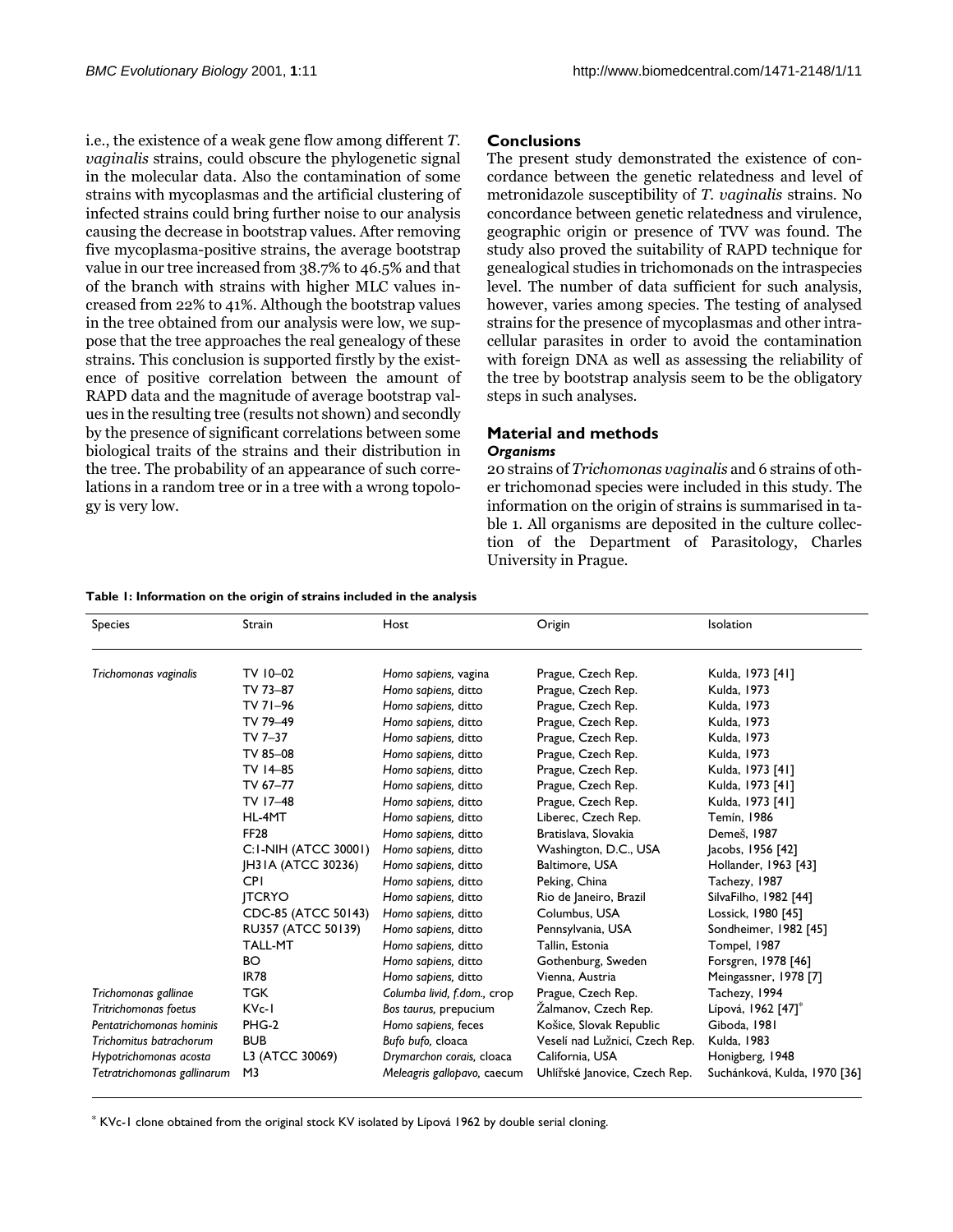| Strain           | <b>TVV</b>     | mycoplasmas | Patient response to treatment | MLC at 48 hours (metronidazole $\mu$ g.ml <sup>-1</sup> ) <sup>*</sup> (aerobic conditions) |                |                 |  |
|------------------|----------------|-------------|-------------------------------|---------------------------------------------------------------------------------------------|----------------|-----------------|--|
|                  |                |             |                               | Geometric mean                                                                              | Range          | n               |  |
| <b>IR78</b>      |                |             | Refractory                    | 107.2                                                                                       | $50 - 200$     | 20              |  |
| TV 79-49         | +              |             | Cured                         | 1.92                                                                                        | $1.56 - 6.5$   | $\overline{10}$ |  |
| TV 71-96         | +              | $\ddot{}$   | Cured                         | 3.35                                                                                        | $3.125 - 6.25$ | $\overline{10}$ |  |
| FF <sub>28</sub> | +              |             | Cured                         | 2.14                                                                                        | $1.56 - 3.125$ | $\mathbf{H}$    |  |
| <b>TALL-MT</b>   | $\blacksquare$ |             | Refractory                    | 3.125                                                                                       | 3.125          | $\overline{10}$ |  |
| <b>CPI</b>       |                |             | Cured                         | 2.01                                                                                        | $0.78 - 6.25$  | $\mathbf{H}$    |  |
| JH31A            |                |             | Cured                         | 3.85                                                                                        | $1.56 - 6.25$  | $\mathbf{H}$    |  |
| $C-I:NIH$        | +              |             | Cured                         | 1.56                                                                                        | 1.56           | 6               |  |
| <b>JTCRYO</b>    |                |             | Cured                         | 2.50                                                                                        | $1.56 - 3.125$ | 6               |  |
| TV 10-02         | $\ddot{}$      | $\ddot{}$   | Cured                         | 4.7                                                                                         | $3.125 - 12.5$ | 36              |  |
| TV 14-85         |                | $\ddot{}$   | Cured                         | 9.9                                                                                         | $6.25 - 12.5$  | 36              |  |
| TV 73-87         | $\ddot{}$      | +           | Cured                         | 3.12                                                                                        | 3.12           | 12              |  |
| TV 67-77         |                | $\ddot{}$   | Cured                         | 12.5                                                                                        | 12.5           | 12              |  |
| TV 85-08         | +              |             | Cured                         | 6.25                                                                                        | 6.25           | 12              |  |
| BO               | +              |             | Refractory                    | 50                                                                                          | 50             | 12              |  |
| HL-4MT           |                |             | Refractory                    | 317.5                                                                                       | 200-400        | 36              |  |
| TV 7-37          |                |             | Cured                         | 20.83                                                                                       | $12.5 - 25$    | 36              |  |
| $CDC-85$         |                |             | Refractory <sup>+</sup>       | $1000 +$                                                                                    | not available  | not available   |  |
| TV 17-48         |                |             | Cured                         | 12.5                                                                                        | 12.5           | 3               |  |
| <b>RU357</b>     |                |             | Refractory†                   | $200 +$                                                                                     | not available  | not available   |  |

|  |  |  |  |  | Table 2: The presence of TVV and mycoplasmas in analysed strains of Trichomonas vaginalis and their susceptibility to metronidazole. |
|--|--|--|--|--|--------------------------------------------------------------------------------------------------------------------------------------|
|--|--|--|--|--|--------------------------------------------------------------------------------------------------------------------------------------|

\* Minimal lethal concentrations (MLC) for metronidazole were determined by *in vitro* microtitre plate assay [\[32](#page-8-35)] under aerobic conditions. MLC was defined as the lowest concentration of metronidazole at which no motile parasites were detectable by microscopy. † Drug-susceptibility data for strains CDC-85 and RU 357 were obtained from literature [[34\]](#page-8-36).

#### *Cultivation of trichomonads*

All trichomonads were maintained as axenic cultures in Diamond medium TYM [[29\]](#page-8-32) supplemented with 10% heat inactivated horse serum. The pH of the medium was adjusted to pH 6.2 for T. vaginalis strains and to pH 7.2 for strains of other trichomonad species. Trichomonads from birds and mammals were cultivated at 37°C and trichomonads from amphibians and lizards at 26°C. The last three transfers before harvesting were grown in medium without agar.

## *DNA isolation*

DNA was isolated using modified guanidiumhydrochlo-ride method [\[30](#page-8-33)]. Cells from 0.5 1 of culture  $(0.5-5 \times 10^6$ cells/ml) were washed with 0.8% NaCl and lysed by adding an equal volume of 8 M guanidiumhydrochloride. The lysate was extracted twice with chloroform-isoamylalcohol (24:1). DNA was precipitated overnight at -20°C by addition of 2 vol 96% ethanol. The precipitate was centrifuged, the pellet was air-dried and dissolved in 0.5 ml of TE buffer. DNA was then treated with 0.2  $\mu$ g/ml of RNase A (30 mm at  $25^{\circ}$ C) and 0.4 mg/ml of proteinase K (2 hours at 37°C). After the enzyme treatment, the DNA was reextracted with chloroform-isoamyi alcohol and precipitated with ethanol. The pellet was washed twice with 70% ethanol, air-dried and dissolved in 50 µl of TE buffer.

<span id="page-5-0"></span>*Presence of TVV and mycoplasmas in strains of T. vaginalis* The presence of TVV in Trichomonas vaginalis strains was detected by 1% agarose gel electrophoresis of raw nucleic acids extract before RNase A treatment.

The presence of mycoplasmas was assayed by a PCR with the specific primers GPO-1 (ACTCCTACGGGAGGCAG-CAGTA) and MGSO(TGCACCATCTGTCACTCTGT-TAACCTC) [\[31\]](#page-8-34). These primers are specific to all members of the class Mollicutes. The PCR was performed in 0.2 ml eppendorf tubes in a thermocycler PT C-200 (MJ Research, Inc.). DNA (5 ng) was amplified in 25 µl of the mix (10 mM Tris-HCl, 50 mM KCl, 1.5 mM  $MgCl<sub>2</sub>$ , 0.1% Triton X-100, 200 µM each dNTP, 12.5 pM of each primer,  $0.2$  U/ $\mu$ l Taq polymerase). The reaction profile consisted of four phases: 1) 94°C for 5 min and  $55^{\circ}$ C for 1 min and 45 s. 2) 3 cycles of  $72^{\circ}$ C for 3 min, 94 °C for 45 s. and  $55$ °C for 1 min and 45 s. 3) 40 cycles of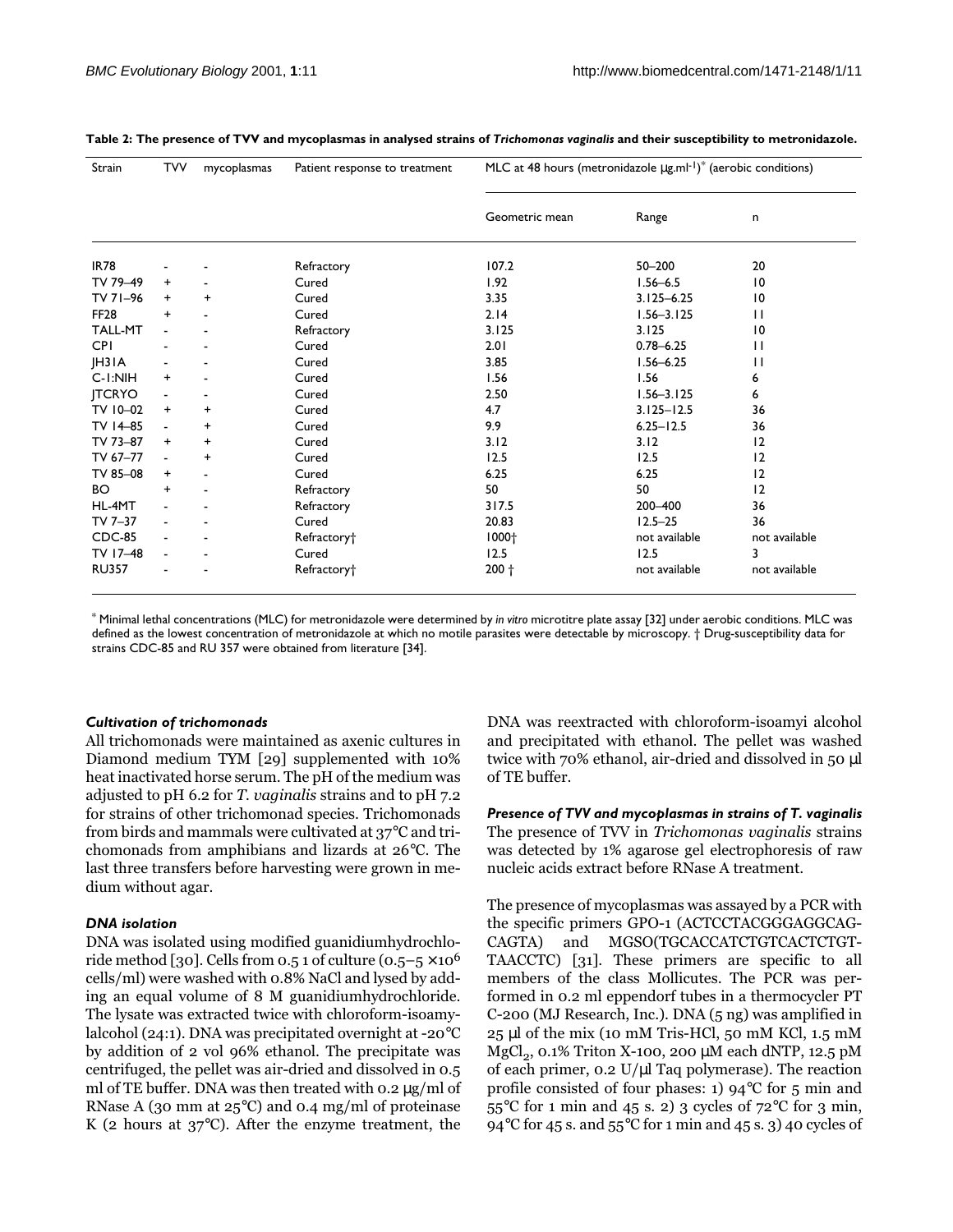|                  | Intraperitoneal mouse test |                     |    | Subcutaneous mouse test    | Patients(d) |                |                |
|------------------|----------------------------|---------------------|----|----------------------------|-------------|----------------|----------------|
| Strain           | Mortality % (a)            | Virulence index (b) | N  | Abscess volume $(mm3)$ (c) | N           | Symptoms       | Histopathology |
| TV 85-08         | 50                         | 7.7                 | 20 | 132                        | 38          | $\overline{2}$ | 2              |
| TV 73-87         | 43                         | 10.4                | 30 | 66                         | 31          | 2              | 2              |
| TV 71-96         | 24                         | 6.0                 | 37 | 2                          | 38          | $\overline{2}$ |                |
| TV 79-49         | 73                         | 10.7                | 30 | 176                        | 65          |                |                |
| TV 14-85         | 86                         | 10.8                | 30 | 127                        | 29          | 4              |                |
| TV 67-77         | 47                         | 8.7                 | 30 | 63                         | 40          | $\overline{2}$ |                |
| TV 10-02         | 0                          | 3.7                 | 20 | 79                         | 37          |                |                |
| TV 7-37          | 90                         | 13.4                | 30 | 230                        | 41          | 4              | 4              |
| FF <sub>28</sub> | 75                         | 7.6                 | 12 | 117                        | 28          | 0              | nd             |
| $ H-3 A$         | nd                         | nd                  | nd | 78.6                       | 49          | 0              | 0              |
| TV 17-48         | 83                         | 11.1                | 30 | 183                        | 58          | 4              | 4              |

**Table 3: Virulence of analysed** *Trichomonas vaginalis* **strains assessed on the basis of clinical findings, histopathological examination of ectocervical biopsies and results of mouse assays after intraperitoneal and subcutaneous inoculation.**

(a) Percent of inoculated mice that died within three weeks after inoculation. (b) Virulence index of Cavier *et al.*[[23\]](#page-8-19) ranges from 0 (avirulent) to 16 (maximum virulence). (c) Mean volumes of subcutaneous abscesses developed six days after inoculation. (d) Clinical and pathological changes found at gynaecological and histopathological examination rated according to increasing severity from 1 to 4 as indicated in reference [[2](#page-8-1)].

72 °C for 3 min, 94 °C for 45 s. and 55 °C for 45 s. 4) 72 °C for 10 min and 27°C for 10 min. The products were separated by electrophoresis in 1% agarose gel. In positive samples a distinct band of 717 bp was detected. Data on the presence of mycoplasmas and TVV are summarised in table [2](#page-4-0).

# *Susceptibility to metronidazole and virulence of T. vaginalis strains*

The susceptibility of T. vaginalis strains to metronidazole was determined in vitro using a microtitre plate assay [[32\]](#page-8-35). The trichomonads were exposed to two-fold serial dilutions of metronidazole in the presence of air for 48 h at 37°C. Two strains, which did not survive exposure to air in plates, were tested by a tube assay [\[33\]](#page-8-37). The minimal lethal concentration (MLC) was determined microscopically as the lowest dilution of metronidazole in which no motile organisms were observed. Data on susceptibility to metronidazole and response to treatment of strains CDC-85 and RU 357 were obtained from literature [[34\]](#page-8-36). Data are summarised in table [2.](#page-4-0)

Clinical and laboratory data allowing the assessment of strain virulence were available for ten T. vaginalis strains (Table [3\)](#page-5-0). Pathogenic effects on donor female patients were assessed by clinical and histopathological findings and rated according to increasing severity by four arbitrary units characterized in reference [\[2\]](#page-8-1) (page 148). Virulence for mice was evaluated by the following methods:

(a) Subcutaneous mouse assay [[35](#page-8-38)] based on measurement of 6 day abscesses resulting from subcutaneous administration of  $8 \times 10^5$  trichomonads to males of inbred  $C_{57}BL/6$  mice (18–20 g) as described in reference [[36\]](#page-8-31). Abscesses were measured on day 6 after inoculation.

(b) Cumulative mortality of mice expressed as percentage of mice that died within three weeks after intraperitoneal inoculation of 106 trichomonads.

(c) The mean virulence index of Cavier [[23\]](#page-8-19) based on rating lesions in abdominal organs and quantity of ascites fluid after intraperitoneal inoculation of 10<sup>6</sup> trichomonads. Male outbred "H" mice (18–20 g) with the genetic background of the A strain produced by SEVAC (Prague) were used for intraperitoneal assays.

All mouse assays are described in detail in reference [\[2\]](#page-8-1).

# *RAPD analysis*

DNA (10 ng) was amplified in 20 µl of the PCR reaction mixture (10 mM Tris-HCl pH 8.8, 50 mM KCl, 0.08% Nonidet P40, 2.5 mM MgCl<sub>2</sub>, 200  $\mu$ M of each dNTP, 0.25  $\mu$ M primer, 0.05 U/ $\mu$ l Taq polymerase). Primers used in our analysis, OPA-08, OPA-09, OPA-11, OPA-12, OPA-14, OPA-15, OPA-17, OPA-19, OPD-19, OPF-01, OPF-03, OPF-04, OPF-05, OPF-06, OPF-09, OPF-10, OPF-12, OPF-14 and OPF-16 were obtained from Operon Technologies, Inc. The PCR was performed in 0.2 ml eppendorf tubes in a thermocycler PT C-200 (MJ Research,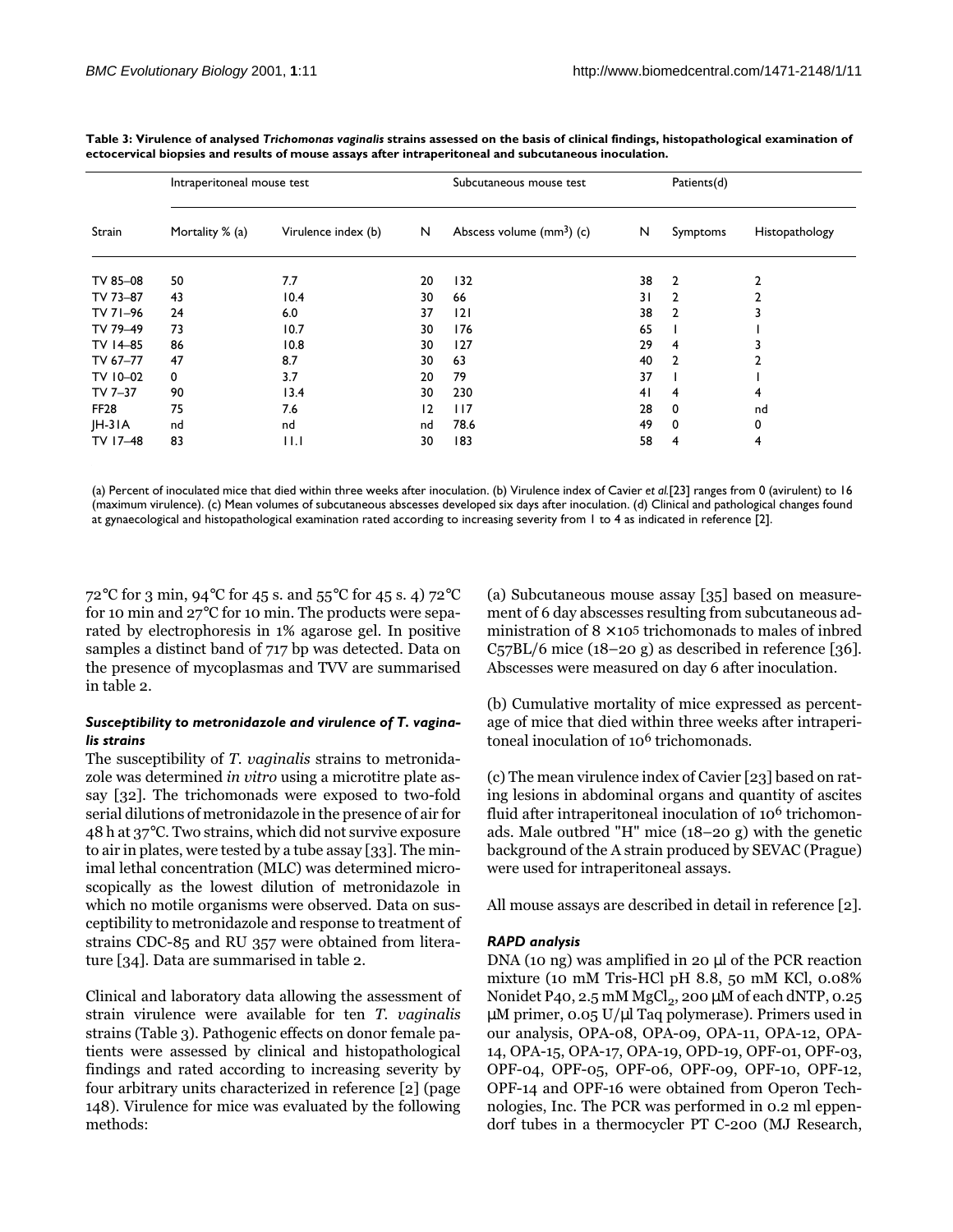Inc.). The thermal cycle used was:  $94^{\circ}C(1 \text{ min})$  for initial denaturation followed by 35 cycles of  $94^{\circ}$ C (1 min)  $38^{\circ}$ C(1 min)  $72^{\circ}$ C (2 min) and ended by the final extension step, 72°C (15 min). The DNA samples from all strains were amplified with the particular primer in the same experiment. The reaction mixture without DNA was prepared for all samples in one tube and then distributed in tubes containing either samples or water (negative control).

10 µl of products was analysed by an agarose gel electrophoresis in a 2% gel. All primers provided a distinct pattern of amplified DNA fragments, in which the number of visible fragments varied from 2 to 17.

#### *Genetic polymorphism analysis*

[All computations were performed by the program](www.natur.cuni.cz/flegr/programs) FreeTree (available at [www.natur.cuni.cz/flegr/pro[grams\] \) \[22\]. Genetic distances](www.natur.cuni.cz/flegr/programs) (d) of samples were computed from Nei-Li's coefficient of similarity, as  $d = 1$ - s[\[37\]](#page-8-39). The dendrogram was constructed by the Neighbor-joining method (NJ) [[38](#page-8-40)] and bootstrap values (for 250 resamplings) were computed for every node of this dendrogram. The program FreeTree can be used for analysis of composite data sets, i. e., data sets from two or more independent analyses that included non-identical sets of species and strains. This allowed us to put together our data from the analysis of 20 T. vaginalis [strains with the 18-strains-data-set from our previous](www.natur.cuni.cz/flegr/manuscript/trich96) analysis [[17\]](#page-8-15) published at [www.natur.cuni.cz/flegr/ manuscript/trich96] , in which the data for strains TV 17–48 and RU 357 were missing.

# *Statistical testing of trees concordance*

The correspondence of geographic origin and biological properties of T. vaginalis [strains \(resistance for metron](www.natur.cuni.cz/flegr/programs)[idazole, virulence, presence of TVV and mycoplasmas\)](www.natur.cuni.cz/flegr/programs) with their position in the tree was estimated by a permutation tail probability test [\[39\]](#page-8-41). For any parameter studied, the average distance between sister OTU (i.e., sister strains or sister branches of the tree) was calculated from the genealogical tree obtained from RAPD data by NJ method. Then 100,000 trees were generated by random permutation of apical branches. For every permutated tree the average distance between each sister OTU was calculated and these distances were compared with the average distance of the inferred genealogical tree. If the average distance of the inferred genealogical tree fell among the shortest 5% of lowest distances of permutated trees, we considered the correspondence of a particular biological property with the position of the strain in the genealogical tree to be statistically significant. The testing was carried out by the program Treept (available at [www.natur.cuni.cz/flegr/programs] ) [\[40\]](#page-8-42). In the aero[bic metronidazole susceptibility study, the sensitivities](www.natur.cuni.cz/flegr/programs)



### <span id="page-7-0"></span>**Figure 2**

Distribution of MLC values for metronidazole tested under aerobic condition for different strains of *T. vaginalis.*

of strains were characterised by minimal lethal concentration (MLC) of the drug (see table [2\)](#page-4-0). These values were transformed before the test as MLC<sup>transf</sup> =  $log$  (log (MLC)). After this transformation the dependence of the values on their order was linear (Fig. [2](#page-7-0)). In the TVV and mycoplasmas study the presence of TVV or mycoplasmas was treated as 1 and its absence as 0, in the virulence study five different indices of pathogenicity (see table [3](#page-5-0)) were used. In the geographical origin study a matrix of nonparametric distances between the sites of origin for every pair of strains was prepared. For strains isolated in the same city, same country, same continent and different continent the distances were considered as 1, 2, 3 and 4, respectively.

#### **List of abbreviations**

MLC Minimal lethal concentration

NJ Neighbor-joining

PCR Polymerase chain reaction

RAPD Random amplified polymorphic DNA

TVV Trichomonas vaginalis virus

TYM Trypton, yeast extract, maltose cultivation medium

ITS Internal transcribed spacer

#### **Acknowledgements**

The work was supported by grant MŠMT 1131-4.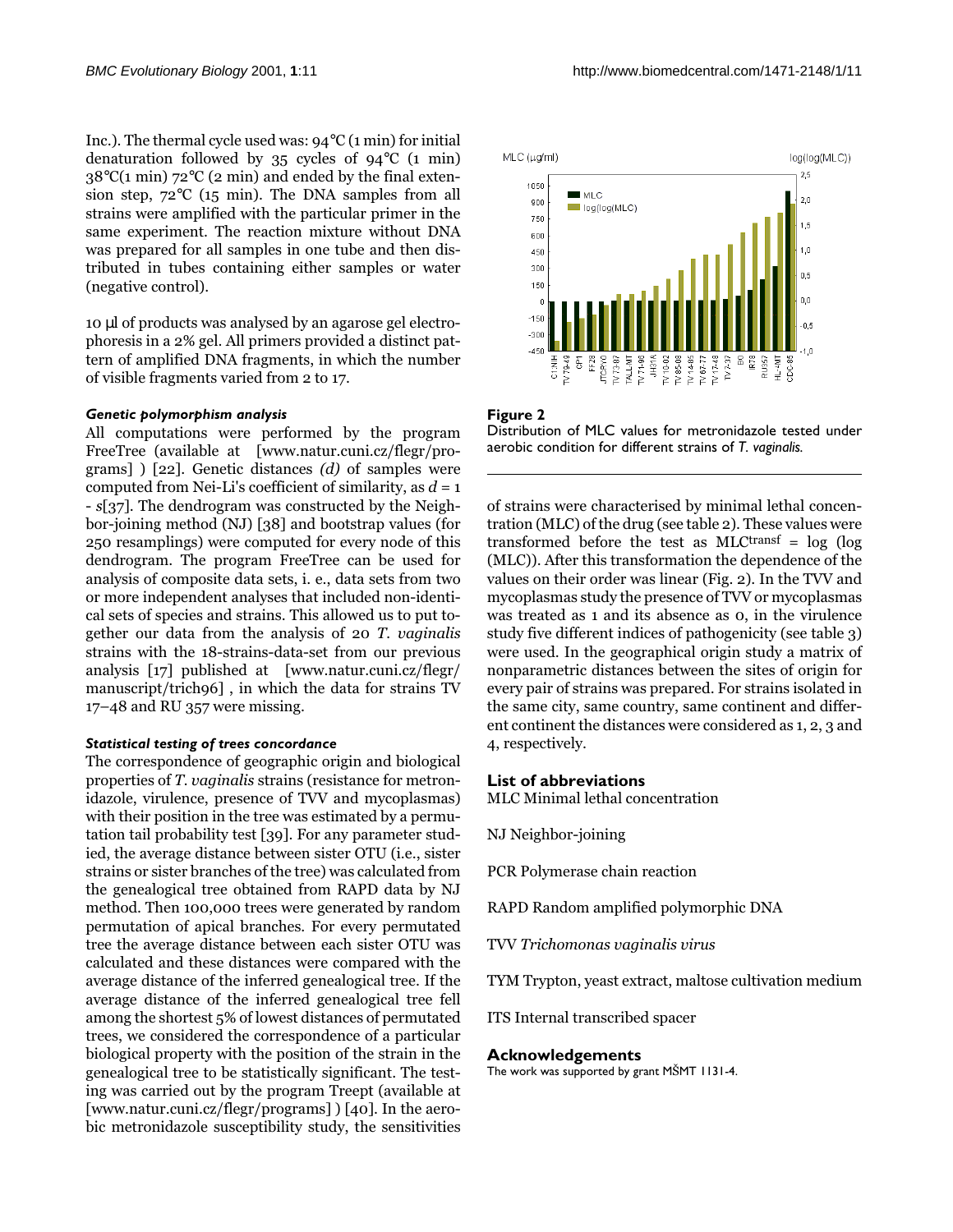#### **References**

- <span id="page-8-0"></span>1. [Sogin ML, Silberman JD:](http://www.ncbi.nlm.nih.gov/entrez/query.fcgi?cmd=Retrieve&db=PubMed&dopt=Abstract&list_uids=9504331) **Evolution of the protists and protistan parasites from the perspective of molecular systematics.** *Int J Parasitol* 1998, **28**:11-20
- <span id="page-8-1"></span>2. Kulda J: **Employment of experimental animals in studies of Trichomonas vaginalis infection.** *In: Trichomonads Parasitic in Humans (Edited by Honigberg BM) New York, Springer-Verlag* 1989205-277
- <span id="page-8-2"></span>3. [Petrin D, Delgaty K, Bhatt R, Garber G:](http://www.ncbi.nlm.nih.gov/entrez/query.fcgi?cmd=Retrieve&db=PubMed&dopt=Abstract&list_uids=9564565) **Clinical and microbiological aspects of Trichomonas vaginalis.** *Clin Microbiol Rev* 1998, **11**:300-17
- <span id="page-8-3"></span>4. [Diddle AW:](http://www.ncbi.nlm.nih.gov/entrez/query.fcgi?cmd=Retrieve&db=PubMed&dopt=Abstract&list_uids=5182244) **Trichomonas vaginalis: resistance to metronidazole.** *Am J Obstet Gynecol* 1967, **98**:583-585
- Aure JC, Gjonnaess H: Metronidazole treatment of trichomon**al vaginitis. A comparison of cure rates in 1961 and 1967.** *Ada Obstet Gynecol Scand* 1969, **48**:440-445
- <span id="page-8-4"></span>6. Kurnatowska A: **Metronidazole resistance of Trichomonas vaginalis Donne.** *Wiad Parazytol* 1969, **15**:399-401
- <span id="page-8-5"></span>7. [Meingassner JG, Thurner J:](http://www.ncbi.nlm.nih.gov/entrez/query.fcgi?cmd=Retrieve&db=PubMed&dopt=Abstract&list_uids=311617) **Strain of Trichomonas vaginalis resistant to metronidazole and other 5-metronidazole.** *Antimicrob Agents Chemother* 1979, **15**:254-257
- <span id="page-8-6"></span>8. [Nielsen MH:](http://www.ncbi.nlm.nih.gov/entrez/query.fcgi?cmd=Retrieve&db=PubMed&dopt=Abstract&list_uids=1081812) **The ultrastructure of Trichomonas vaginalis Donne before and after transfer from vaginal secretion to Diamonds medium.** *Acta Pathol Microbiol Scand Suppl* 1975, **83**:581- 589
- <span id="page-8-7"></span>9. [Scholtyseck E, Teras J, Kasakova I, Sethi KK:](http://www.ncbi.nlm.nih.gov/entrez/query.fcgi?cmd=Retrieve&db=PubMed&dopt=Abstract&list_uids=3895766) **Electron microscope observations on the interaction of Mycoplasma fermentans with Trichomonas vaginalis.** *Z Parasitenkd* 1985, **71**:435-442
- <span id="page-8-8"></span>10. [Wang AL, Wang CC:](http://www.ncbi.nlm.nih.gov/entrez/query.fcgi?cmd=Retrieve&db=PubMed&dopt=Abstract&list_uids=3489942) **The double-stranded RNA in Trichomonas vaginalis may originate from virus-like particles.** *Proc Natl Acad Sci USA* 1986, **83**:7956-7960
- <span id="page-8-9"></span>11. [Flegr J,](http://www.ncbi.nlm.nih.gov/entrez/query.fcgi?cmd=Retrieve&db=PubMed&dopt=Abstract&list_uids=3499366) Жerkasov J, Kulda J, Tachezy J, Štokrová J: **The dsRNA of Trichomonas vaginalis is associated with virus like particles and does not correlate with metronidazole resistance.** *Folia Microbiol* 1987, **32**:345-348
- <span id="page-8-10"></span>12. [Vohra H, Sharma P, Sofi BA, Gupta I, Ganguly NK, Mahajan RC, Malla](http://www.ncbi.nlm.nih.gov/entrez/query.fcgi?cmd=Retrieve&db=PubMed&dopt=Abstract&list_uids=2022400) [N:](http://www.ncbi.nlm.nih.gov/entrez/query.fcgi?cmd=Retrieve&db=PubMed&dopt=Abstract&list_uids=2022400) **Correlation of zymodeme patterns, virulence & drug sensitivity of Trichomonas vaginalis isolates from women.** *Indian J Med Res* 1991, **93**:37-39
- <span id="page-8-11"></span>13. [Proctor EM, Naaykens W, Wong Q, Bowie WR:](http://www.ncbi.nlm.nih.gov/entrez/query.fcgi?cmd=Retrieve&db=PubMed&dopt=Abstract&list_uids=3265809) **Isoenzyme patterns of isolates of Trichomonas vaginalis from Vancouver.** *Sex Transm Dis* 1988, **15**:181-185
- <span id="page-8-12"></span>14. [Krieger JN, Holmes KK, Spence MR, Rein MF, McCormack WM, Tam](http://www.ncbi.nlm.nih.gov/entrez/query.fcgi?cmd=Retrieve&db=PubMed&dopt=Abstract&list_uids=2413147) [MR:](http://www.ncbi.nlm.nih.gov/entrez/query.fcgi?cmd=Retrieve&db=PubMed&dopt=Abstract&list_uids=2413147) **Geographic variation among isolates of Trichomonas vaginalis: demonstration of antigenic heterogeneity by using monoclonal antibodies and the indirect immunofluorescence technique.** *J Infect Dis* 1985, **152**:979-984
- <span id="page-8-13"></span>15. [Stiles JK, Shah PH, Xue L, Meade JC, Lushbaugh WB, Cleary JD, Finley](http://www.ncbi.nlm.nih.gov/entrez/query.fcgi?cmd=Retrieve&db=PubMed&dopt=Abstract&list_uids=11220758) [RW:](http://www.ncbi.nlm.nih.gov/entrez/query.fcgi?cmd=Retrieve&db=PubMed&dopt=Abstract&list_uids=11220758) **Molecular typing of Trichomonas vaginalis isolates by HSP70 restriction fragment length polymorphism.** *American Journal Of Tropical Medicine And Hygiene* 2000, **62**:441-445
- <span id="page-8-14"></span>16. [Snipes LJ, Gamard PM, Narcisi EM, Ben Beard C, Lehmann T, Secor](http://www.ncbi.nlm.nih.gov/entrez/query.fcgi?cmd=Retrieve&db=PubMed&dopt=Abstract&list_uids=10921968) [WE:](http://www.ncbi.nlm.nih.gov/entrez/query.fcgi?cmd=Retrieve&db=PubMed&dopt=Abstract&list_uids=10921968) **Molecular epidemiology of metronidazole resistance in a population of Trichomonas vaginalis clinical isolates.** *Journal Of Clinical Microbiology* 2000, **38**:3004-3009
- <span id="page-8-15"></span>17. [Va](http://www.ncbi.nlm.nih.gov/entrez/query.fcgi?cmd=Retrieve&db=PubMed&dopt=Abstract&list_uids=9435127)ňáčová Š, Tachezy J, Kulda J, Flegr J: **Characterization of trichomonad species and strains by PCR fingerprinting.** *J Eukaryotic Microbiol* 1997, **44**:545-552
- <span id="page-8-16"></span>Bellinvia E, Munclinger P, Flegr J: Application of the RAPD tech**nique for a study of the phylogenetic relationships among eight species of the genus Apodemus.** *Folia Zoologica* 1999, **48**:241-248
- 19. [Tibayrenc M, Neubauer K, Barnabe C, Guerrini F, Skarecky D, Ayala](http://www.ncbi.nlm.nih.gov/entrez/query.fcgi?cmd=Retrieve&db=PubMed&dopt=Abstract&list_uids=8433991) [FJ:](http://www.ncbi.nlm.nih.gov/entrez/query.fcgi?cmd=Retrieve&db=PubMed&dopt=Abstract&list_uids=8433991) **Genetic characterization of 6 parasitic protozoa – parity between random-primer DNA typing and multilocus enzyme electrophoresis.** *Proc Natl Acad Sci USA* 1993, **90**:1335-1339
- 20. [Morgan UM, Constantine CC, Greene WK, Thompson RCA:](http://www.ncbi.nlm.nih.gov/entrez/query.fcgi?cmd=Retrieve&db=PubMed&dopt=Abstract&list_uids=8296385) **RAPD (random amplified polymorphic DNA) analysis of Giardia DNA and correlation with isoenzyme data.** *Trans R Soc Trop Med Hyg* 1993, **87**:702-705
- <span id="page-8-17"></span>21. [Felleisen RSJ:](http://www.ncbi.nlm.nih.gov/entrez/query.fcgi?cmd=Retrieve&db=PubMed&dopt=Abstract&list_uids=9493217) **Comparative genetic analysis of tritrichomonadid protozoa by the random amplified polymorphic DNA technique.** *Parasitology Research* 1998, **84**:153-156
- <span id="page-8-18"></span>Pavlíček A, Hrdá Š, Flegr J: FreeTree - freeware program for **construction of phylogenetic trees on the basis of distance data and for bootstrap/jackknife analysis of the trees robust-**

**ness. Application in the RAPD analysis of genus Frenkelia.** *Folia biol (Prague)* 1999, **45**:97-99

- <span id="page-8-19"></span>23. [Cavier RE, Gobert JG, Savel J:](http://www.ncbi.nlm.nih.gov/entrez/query.fcgi?cmd=Retrieve&db=PubMed&dopt=Abstract&list_uids=4541136) **Application D'une methode d'infestation intraperitoneale de la souris par Trichomonas vaginalis a l'etude pharmacologique des trichomonacides.** *Ann Pharm Fr* 1972, **30**:637-642
- <span id="page-8-20"></span>24. Hallden C, Hansen M, Nilsson NO, Hjerdin A, Sall T: **Competition as a source of errors in RAPD analysis.** *Theor Appl Genet* 1996, **93**:1185-1192
- <span id="page-8-21"></span>25. [Hampl V, Pavlí](http://www.ncbi.nlm.nih.gov/entrez/query.fcgi?cmd=Retrieve&db=PubMed&dopt=Abstract&list_uids=11411692)ček A, Flegr J: **Construction and bootstrap analysis of DNA fingerprinting-based phylogenetic trees with the freeware program FreeTree: application to trichomonad parasites.** *Int J Syst Evol Microbiol* 2001, **51**:731-735
- <span id="page-8-22"></span>26. [Tibayrenc M:](http://www.ncbi.nlm.nih.gov/entrez/query.fcgi?cmd=Retrieve&db=PubMed&dopt=Abstract&list_uids=9504337) **Genetic epidemiology of parasitic protozoa and other infectious agents: the need for an integrated approach.** *Int J Parasitol* 1998, **28**:85-104
- <span id="page-8-23"></span>27. Kulda J, Nohýnková E, Ludvík J: **Basic Structure and Function of the Trichomonad Cell.** *Acta Universitatis Carolinae – Biologica* 1986, **30**:181-198
- <span id="page-8-24"></span>28. Drmota T, Král J: **Karyotype of Trichomonas vaginalis.** *Eur J Protistol* 1997, **33**:131-135
- <span id="page-8-32"></span>29. Diamond LS: **The establishment of various trichomonads of animals and man in axenic cultures.** *J Parasitol* 1957, **43**:488-490
- <span id="page-8-33"></span>30. [Pramanick D, Forstová J, Pivec L:](http://www.ncbi.nlm.nih.gov/entrez/query.fcgi?cmd=Retrieve&db=PubMed&dopt=Abstract&list_uids=2505) **Guanidine hydrochloride applied to the isolation DNA from different sources.** *FEBS Lett* 1976, **62**:81-84
- <span id="page-8-34"></span>van Kuppeveld FJ, Johansson KE, Galama JM, Kissing J, Bolske G, van [der Logt JT, Melchers WJ:](http://www.ncbi.nlm.nih.gov/entrez/query.fcgi?cmd=Retrieve&db=PubMed&dopt=Abstract&list_uids=7509584) **Detection of mycoplasma contamination in cell cultures by a mycoplasma group-specific PCR.** *Appl Environ Microbiol* 1994, **60**:149-152
- <span id="page-8-35"></span>32. [Tachezy J, Kulda J, Tomková E:](http://www.ncbi.nlm.nih.gov/entrez/query.fcgi?cmd=Retrieve&db=PubMed&dopt=Abstract&list_uids=8479798) **Aerobic resistance of Trichomonas vaginalis to metronidazole induced in vitro.** *Parasitology* 1993, **106**:31-37
- <span id="page-8-37"></span>33. Tachezy J, Kulda J: **Testing the resistance to metronidazole in vitro in clinical isolates of Trichomonas vaginalis 2. Standard assays proposed.** *Cs Epid Mikrobiol Immunol* 1991, **40**:97-104
- <span id="page-8-36"></span>34. [Müller M, Lossick JG, Gorrell TE:](http://www.ncbi.nlm.nih.gov/entrez/query.fcgi?cmd=Retrieve&db=PubMed&dopt=Abstract&list_uids=3258675) **In vitro susceptibility of Trichomonas vaginalis to metronidazole and treatment outcome in vaginal trichomoniasis.** *Sex Transm Dis* 1988, **15**:17-24
- <span id="page-8-38"></span>35. Honigberg BM: **Comparative pathogenicity of Trichomonas vaginalis and Trichomonas gallinae for mice. I. Gross pathology, quantitative evaluation of virulence, and some factors affecting pathogenicity.** *J Parasitol* 1961, **47**:545-571
- <span id="page-8-31"></span>36. Kulda J, Suchánková E, Svoboda S: **Studies on pathogenicity of Tetratrichomonas gallinarum in mice and turkey poults.** *Acta Vet (Brno)* 1974, **43**:53-64
- <span id="page-8-39"></span>37. [Nei M, Li W-H:](http://www.ncbi.nlm.nih.gov/entrez/query.fcgi?cmd=Retrieve&db=PubMed&dopt=Abstract&list_uids=291943) **Mathematical model for studying genetic variation in terms of restriction endonucleases.** *Proc Natl Acad Sci USA* 1979, **76**:5269-5273
- <span id="page-8-40"></span>38. [Saitou N, Nei M:](http://www.ncbi.nlm.nih.gov/entrez/query.fcgi?cmd=Retrieve&db=PubMed&dopt=Abstract&list_uids=3447015) **The Neighbor-joining method: a new method for reconstruction of phylogenetics trees.** *Mol Biol Evol* 1987, **4**:406-425
- <span id="page-8-41"></span>39. Adams DC, Anthony CD: **Using randomization techniques to analyse behavioural data.** *Anim Behav* 1996, **51**:733-738
- <span id="page-8-42"></span>40. [Flegr J, Záboj P, Va](http://www.ncbi.nlm.nih.gov/entrez/query.fcgi?cmd=Retrieve&db=PubMed&dopt=Abstract&list_uids=9694378)ňáčová Š: **Correlation between aerobic and anaerobic resistance to metronidazole in trichomonads: application of a new computer program for permutation tests.** *Parasitol Research* 1998, **84**:590-592
- <span id="page-8-25"></span>41. [Kulda J, Vojt](http://www.ncbi.nlm.nih.gov/entrez/query.fcgi?cmd=Retrieve&db=PubMed&dopt=Abstract&list_uids=6983379)ěchovská M, Tachezy J, Demeš P, Kunzová E: Metroni**dazole resistance of Trichomonas vaginalis as a cause of treatment failure in trichomoniasis-A case** *Br J Vener Dis* 1982, **58**:394-399
- <span id="page-8-26"></span>42. Reardon LV, Ashburn LL, Jacobs L: **Differences in strains of Trichomonas vaginalis as revealed by intraperitoneal injections into mice.** *J Parasitol* 1961, **47**:527-532
- <span id="page-8-27"></span>43. [Kulda J, Honigberg BM, Frost JK, Hollander DH:](http://www.ncbi.nlm.nih.gov/entrez/query.fcgi?cmd=Retrieve&db=PubMed&dopt=Abstract&list_uids=5486482) **Pathogenicity of Trichomonas vaginalis.** *Am J Obstet Gynecol* 1970, **108**:908-918
- <span id="page-8-28"></span>Silva Filho FC, Elias CA, Desouza W: Further studies on the sur**face charge of various strains of Trichomonas vaginalis and Tritrichomonas foetus.** *Cell Biophys* 1986, **8**:161-176
- <span id="page-8-29"></span>45. [Lossick JG, Müller M, Gorrell TE:](http://www.ncbi.nlm.nih.gov/entrez/query.fcgi?cmd=Retrieve&db=PubMed&dopt=Abstract&list_uids=3486237) **In vitro drug susceptibility and doses of metronidazole required for cure in cases of refractory vaginal trichomoniasis.** *J Infect Dis* 1986, **153**:948-955
- <span id="page-8-30"></span>46. [Forsgren A, Forssman L:](http://www.ncbi.nlm.nih.gov/entrez/query.fcgi?cmd=Retrieve&db=PubMed&dopt=Abstract&list_uids=315809) **Metronidazole resistant Trichomonas vaginalis.** *Br J Vener Dis* 1979, **55**:351-353